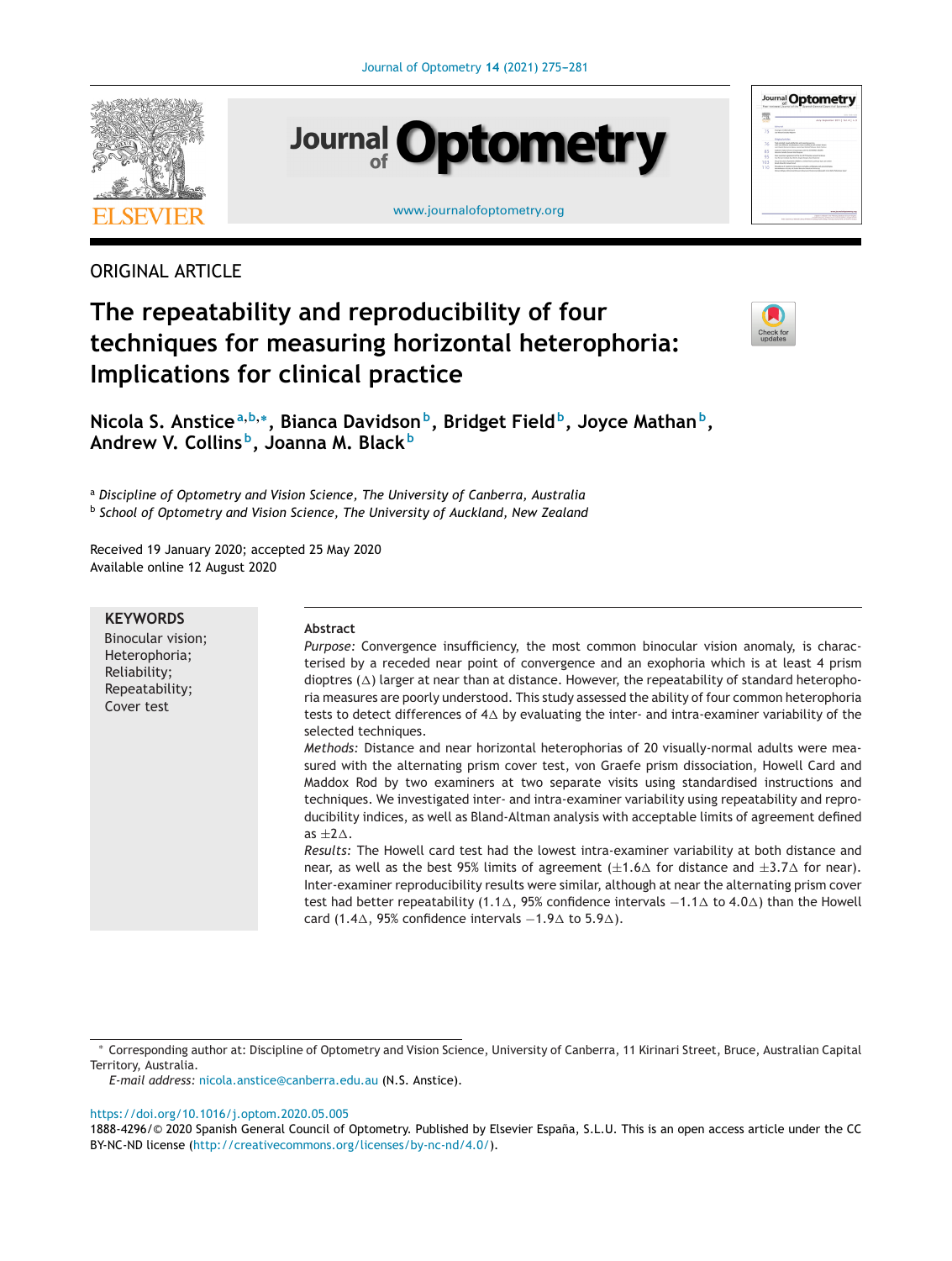*Conclusion:* The low repeatability of many standard clinical heterophoria tests limits the ability to reliably detect a 4 $\Delta$  difference. The Howell Card provided the most repeatable and reproducible results indicating that this technique should be used to detect small changes in heterophoria magnitude and direction.

© 2020 Spanish General Council of Optometry. Published by Elsevier España, S.L.U. This is an open access article under the CC BY-NC-ND license [\(http://creativecommons.org/licenses/by](http://creativecommons.org/licenses/by-nc-nd/4.0/)[nc-nd/4.0/](http://creativecommons.org/licenses/by-nc-nd/4.0/)).

### **Introduction**

Eye care professionals commonly use heterophoria measures to assess binocular vision in both adults and children. Clinically, heterophoria can be measured by many techniques which use varying stimuli, methods of dissociation, and patient instructions. Although some authors argue that heterophoria measurement is not useful in the diagnosis of decompensating binocular vision disorders, $<sup>1</sup>$  $<sup>1</sup>$  $<sup>1</sup>$  these tests</sup> are routinely employed as part of the diagnostic criteria for many binocular vision conditions. Convergence insufficiency is a prevalent binocular disorder affecting  $2-8%$ of the population,<sup>[2,3](#page-6-0)</sup> and may negatively affect reading<sup>[4](#page-6-0)</sup> and other academic behaviours. $5$  Clinicians typically diagnose convergence insufficiency using a combination of symptoms,<sup>[6](#page-6-0)</sup> receded near point of convergence, reduced positive fusional vergence reserves, and an exophoria which is greater at near than at distance, by at least 4 prism dioptres ( $\Delta$ ).  $^7$  $^7$  Recently, the Binocular Vision Anomalies and Normative Data (BAND) study group suggested a difference between distance and near heterophorias of >1.25 $\vartriangle$  produces the highest sensitivity and specificity for detecting children with non-strabismic binocular vision anomalies.<sup>[8](#page-6-0)</sup> However, this raises the question of whether it is possible to reliably detect small differences in heterophoria by a single examiner over time or between two examiners assessing the same patient.

Several previous studies $9-11$  have examined the precision and accuracy of dissociated heterophoria tests, but these varied in the clinical techniques employed, the statistical analysis undertaken and whether inter-examiner, intra-examiner or inter-test variance was investigated. In this study, we examined the reliability and reproducibility of four clinical techniques which measure horizontal heterophoria: the alternating prism cover test, the von Graefe method, the Howell Card and the Maddox rod. In particular, we investigated the measurement agreement over time and between examiners, and whether this agreement fell within our *a priori* limit of 4 $\Delta$ , the critical diagnostic value used by the Convergence Insufficiency Treatment Trial (CITT).<sup>[7](#page-6-0)</sup>

# **Materials and methods**

We conducted a prospective, examiner- and participantmasked, randomised observational study which investigated

the repeatability and reproducibility of horizontal heterophoria measurements using four common clinical techniques: alternating prism cover test, von Graefe technique, Howell Card and Maddox Rod. The study was approved by the University of Auckland Human Participants Ethics Committee, in accordance with the tenets of the Declaration of Helsinki.

Based on conservative estimates of published Intraclass Correlation Coefficients (ICCs), $12$  sample size calculations indicated 15 participants was sufficient to obtain 80% power with alpha =  $0.05.^{13}$  $0.05.^{13}$  $0.05.^{13}$  The number of participants was calculated based on two observations per subject to allow both inter-examiner and intra-examiner reliability to be calculated independently. To allow for loss-to-follow-up, we recruited a larger sample of 20 adults (>18 years of age) from the Optometry student population over seven months in 2017. After obtaining informed written consent, participants completed a short clinical history to ensure recruits were visually normal adults with no history of eye surgery or trauma, amblyopia or strabismus, ocular pathology or neurological disorders. All participants were required to have distance visual acuity (VA), of at least 0.0 logMAR (Snellen equivalent 6/6) in each eye with habitual correction, as measured on the Medmont AT-20R chart (Medmont International PTY LTD. Victoria, Australia).

Participants attended two measurement sessions; at the initial session, the two examiners assessed each participant independently using identical techniques, performed in the same clinical examination room with predetermined scripted instructions. Each participant returned for a second session within ten days, at which time the measures were repeated in the same manner and order by the same two examiners. Both examiners (authors BF and JM) were final year Optometry students with a minimum of nine months clinical training and had passed an advanced binocular vision course. A third researcher (author BD) collated all data, allowing examiners to remain masked both to their initial findings (when conducting the second session) and to each other's results. The examiner order and test sequence were randomised for each participant at the first session, although distance heterophorias were always assessed before near heterophorias. The order of tests and examiners was repeated in the second session. In all tests, except Maddox Rod, the examiners instructed participants to keep the target clear, and to report blurred vision if present, to help control accommodation.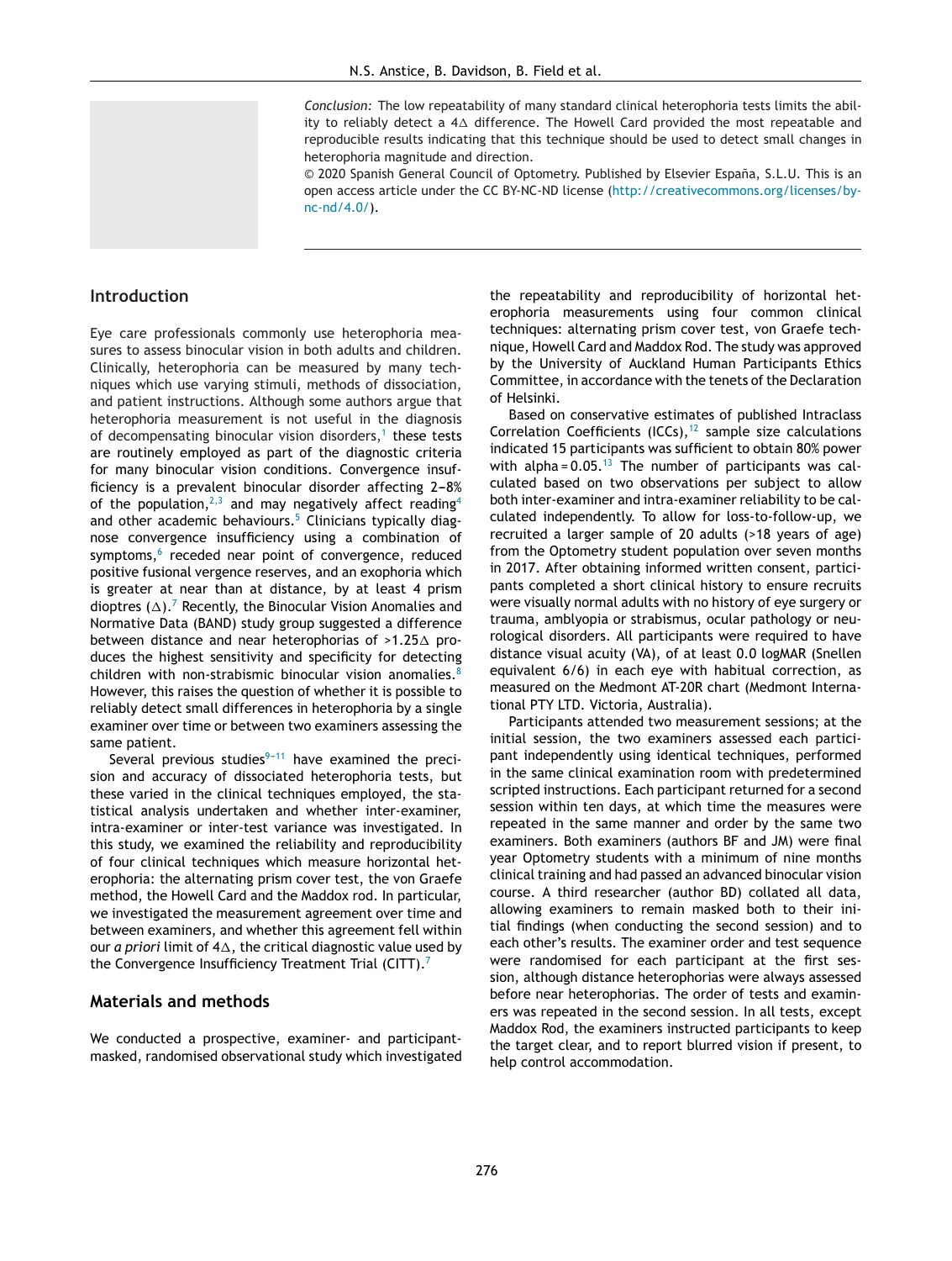#### **Variables measured**

The participants wore their habitual spectacle correction in a trial frame (for alternating prism cover test and Howell card) or phoropter (for von Graefe and Maddox Rod), and fixated a distance or near target while the examiner measured heterophoria using standardised clinical techniques.<sup>[14](#page-6-0)</sup> Measurements were performed at 6 m and 40 cm, except for the Howell Card (Bernell Corp, South Bend, IN) which was used at the calibrated testing distances of 3 m and 33 cm. Measures were undertaken in full room illumination (>750 lx), except for the Maddox Rod test which was performed in dim illumination (50−100 lx) to enhance the visibility of the red streak target. For both the near Howell Card and near cover test, target distance (33 cm and 40 cm, respectively) was measured before commencing testing at each session.

For the alternating prism cover test, participants viewed a single crowded 0.1 logMAR letter at distance and N8 letter at near. The examiner observed the participant's eye movements and neutralised the deviation using a prism bar in front of the right eye. If no movement was observed, examiners added base in and base out prism until a deviation was observed and the midpoint of these prism measurements was recorded. Von Graefe testing was performed using a vertical line of letters (0.0−0.3 logMAR at distance and N8 at near), and Risley prisms. Initially, a 12 $\Delta$  base in prism was inserted over the right eye and 6 $\Delta$  base up prism over the left eye for five seconds to allow complete dissociation prior to heterophoria measurement. The base in prism magnitude was reduced until alignment was reported. Prism was added beyond neutralisation, then reduced to the alignment point again and the mean of these two results was calculated. In cases where the deviation was greater than 12 $\Delta$  exophoria, the prism was increased in a base in direction instead. For the Howell Card, a 6 $\vartriangle$  base down prism was placed in front of the right eye and participants were asked to report which number the arrow pointed to on the lower chart image. Even numbers (blue side) represented an exophoria, while odd numbers (yellow side) represented an esophoria. The Maddox Rod test was performed with a pen torch and the Maddox rod lens in front of the right eye with the cylinders oriented horizontally. The participant reported where the vertical red streak was positioned relative to the white light. If the white light and vertical red streak were not overlapping, Risley prisms were increased in magnitude in the appropriate direction until alignment was achieved.

The primary outcome was the inter- and intra-examiner repeatability of the selected tests for distance and near heterophoria measurement in young adults.

# **Statistical analysis**

A univariate General Linear Model (GLM), with heterophoria measure as the dependent variable, and independent variables of test, examiner and session, was performed to evaluate differences in the mean heterophoria measure for each test at both distance and near separately. When comparing inter-examiner reliability, we took the mean of each examiner's measures across the two sessions, while for estimates of intra-examiner reliability we used only Examiner 1's measures. Intra-examiner repeatability and inter-examiner reproducibility were assessed using the within-subject standard deviation and associated 95% confi-dence limits on one-way analysis of variance (ANOVA).<sup>[15](#page-6-0)</sup> Intraclass correlation coefficients (ICCs), and their 95% confidence intervals, were used to assess the intra- and inter-rater reliability<sup>[16](#page-6-0)</sup> using a two-way mixed absolute agreement model.<sup>[17](#page-6-0)</sup> Bland Altman analysis<sup>[18](#page-6-0)</sup> was performed to determine the limits of agreement between each test, separately for distance and near measures. The agreement was summarized by examining the bias, standard deviation of differences, 95% limits of agreement (LoA) and confidence limits around the LoA.<sup>[19,20](#page-6-0)</sup> The maximum acceptable  $95\%$ limits LoA were defined *a priori* as  $\pm 2.00\Delta$  based on the suggested minimum detectable eye movement under usual conditions<sup>[21](#page-6-0)</sup> and the CITT criteria for diagnosing convergence insufficiency. Statistical analysis was performed in SPSS Statistical Package version 25 (IBM Corp, Amorak, NY, USA) and in all analyses, negative values indicate exophoria, while positive values indicate esophoria.

### **Results**

#### **Participants**

We recruited 20 visually-normal young adults (12 females, 8 males, age range 22-26 years) from the student population of the School of Optometry and Vision Science at the University of Auckland. All participants completed all heterophoria measures at both sessions. The minimum time between sessions was one day and all participants completed the second session within 10 days. Mean heterophoria measures across all participants were small and within Morgan's normative values [\(Fig.](#page-3-0) 1). One participant had a moderate exophoria (4−8-) at distance, while two participants had large near exophorias (12–20∆ and 10–17∆, respectively).

#### **Comparison of tests**

Univariate GLM found no difference between distance heterophoria measures taken by Examiner 1 and Examiner 2 (p = 0.668) and no difference between Session 1 and Session 2 ( $p = 0.474$ ). However, there was a significant effect of heterophoria test (p = 0.013); post-hoc Bonferroni corrected comparisons showed a significant difference between the alternating prism cover test and Maddox Rod results (mean difference =  $-1.1\Delta$ , p=0.015). There were no significant two- or three-way interactions. Near heterophoria results were similar, with no differences between examiners ( $p = 0.114$ ), sessions ( $p = 0.959$ ) or tests ( $p = 0.640$ ). There were no significant two- or three-way interactions.

#### **Estimates of repeatability and reproducibility**

As there was no difference in heterophoria measures between Examiner 1 and Examiner 2, intra-examiner repeatability was estimated by comparing Session 1 and Session 2 results for Examiner 1. The mean intra-examiner variability was  $0.9\Delta$  (95% CI  $-1.7\Delta$  to 3.4 $\Delta$ ) for distance and 1.8∆ (95% CI –1.6∆ to 8.2∆) for near. The Howell card technique had the lowest intra-examiner variability, while the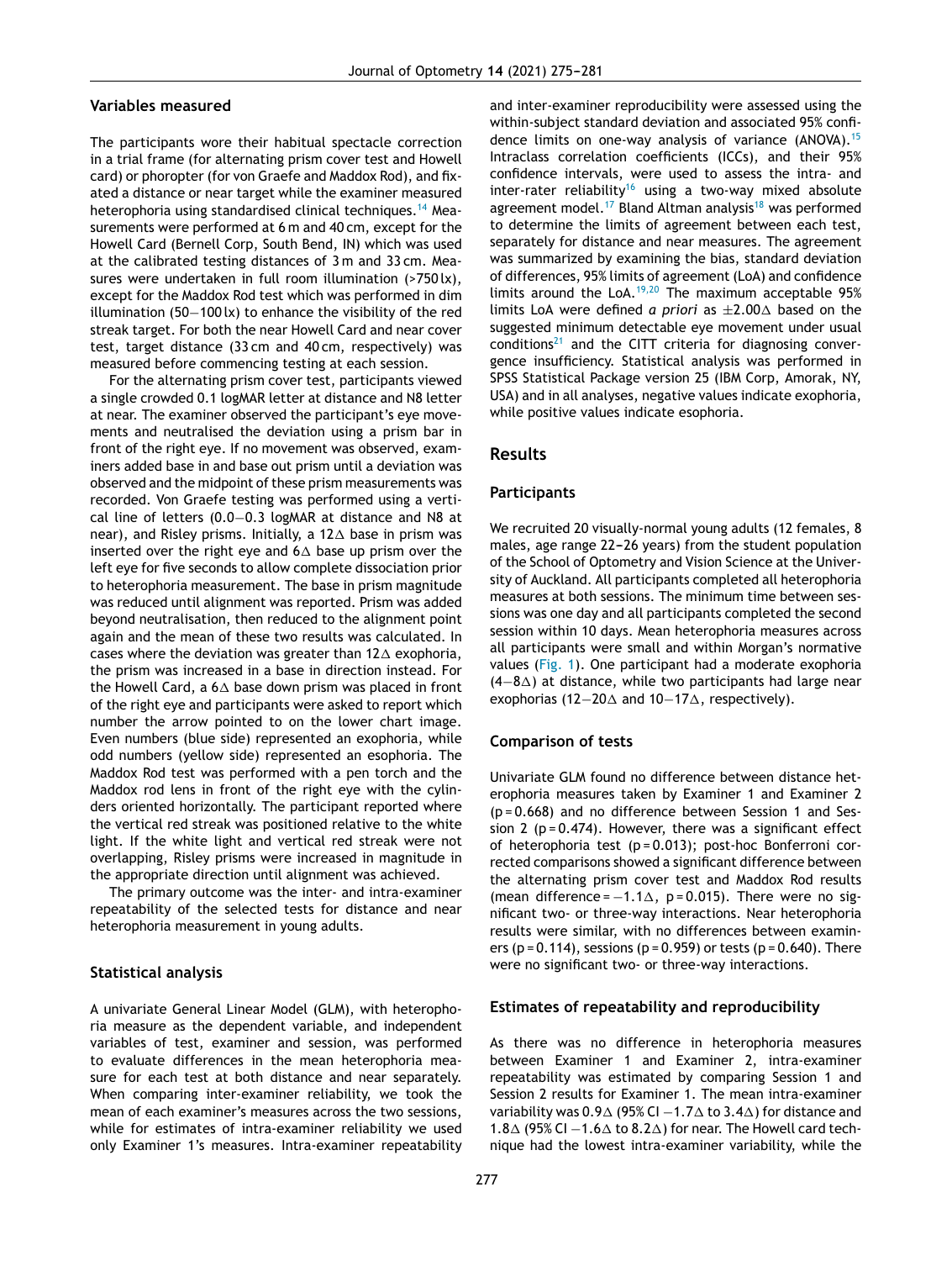<span id="page-3-0"></span>

**Figure 1** Mean values (± standard deviation) of horizontal heterophoria (in prism dioptres) measured using the alternating prism cover test, von Graefe, Howell Card and Maddox Rod at distance (left) and near (right).

**Table 1** Intra-examiner repeatability and inter-examiner reproducibility estimated using within-subjects variability on One-way ANOVA.

| Heterophoria measure         | Test distance   | Intra-examiner<br>repeatability $(\Delta)$<br>(95% confidence<br>limits) | Inter-examiner<br>reproducibility $(\Delta)$<br>(95% confidence<br>limits) |
|------------------------------|-----------------|--------------------------------------------------------------------------|----------------------------------------------------------------------------|
| Alternating prism cover test | 6 <sub>m</sub>  | $0.9$ (-1.7 to 3.3)                                                      | $0.6$ (-1.3 to 1.9)                                                        |
|                              | $40 \text{ cm}$ | $1.5$ (-1.9 to 6.7)                                                      | 1.1 $(-1.1$ to 4.0)                                                        |
| Von Graefe                   | 6 <sub>m</sub>  | 1.1 $(-1.9 \text{ to } 4.4)$                                             | $0.8$ (-1.5 to 2.7)                                                        |
|                              | $40 \text{ cm}$ | $2.3$ (-1.1 to 11.7)                                                     | $2.0$ (-1.6 to 9.5)                                                        |
| Howell Card                  | 3 <sub>m</sub>  | $0.6$ (-1.3 to 1.9)                                                      | $0.4$ (-1.0 to 1.3)                                                        |
|                              | 33cm            | 1.3 $(-1.9 \text{ to } 5.2)$                                             | 1.4 $(-1.9 \text{ to } 5.9)$                                               |
| Maddox Rod                   | 6 <sub>m</sub>  | $1.0$ (-1.1 to 4.0)                                                      | $0.6$ (-1.3 to 2.0)                                                        |
|                              | 40 cm           | $1.9$ (-1.6 to 9.1)                                                      | $2.1$ (-1.4 to 10.3)                                                       |

von Graefe method had the highest (Table 1). Inter-examiner variability (estimated by comparing the mean results of Session 1 and Session 2 for each of the two examiners) showed a similar pattern to the intra-examiner results. Howell Card measures showed the lowest inter-examiner variability at distance, while alternating prism cover test had the lowest variability at near; the von Graefe and the Maddox Rod methods showed the highest inter-examiner variability at distance and near, respectively.

Reliability of intra- and inter-examiner measurements were also assessed using ICCs and their corresponding 95% CIs. A high degree of reliability was found for all heterophoria measurement techniques. Intra-examiner repeatability for Examiner 1 showed that the Howell card had the highest repeatability, while the von Graefe technique had the lowest ([Table](#page-4-0) 2). The highest inter-examiner variability was seen with the Maddox Rod test at near (95% CIs 0.131-0.965).

Bland Altman analysis showed overall bias was small  $($ <2 $\Delta$ ) for all heterophoria measures [\(Fig.](#page-4-0) 2); however, LoAs for most techniques fell outside our predefined criterion of  $\pm 2\Delta$  except the Howell Card at distance (both intraand inter-examiner comparisons) and Maddox Rod at distance (inter-examiner comparison). All near heterophoria measures had LoAs outside  $\pm 2\Delta$ , with the best agreement between Examiner 1 and Examiner 2 s Howell card measurements (-3.3 $\Delta$  to 3.0 $\Delta$ ).

# **Discussion**

Understanding reliability and repeatability allows practitioners and researchers to recognise the amount of inherent variability in any technique and how this may affect the interpretation of clinical findings. $^{22}$  $^{22}$  $^{22}$  One common criterion for diagnosing convergence insufficiency is a difference of  $\geq$ 4 $\Delta$  between distance and near heterophoria measures,<sup>[12](#page-6-0)</sup> while more recently the BAND study has suggested a threshold of >1.25 $\Delta^8$  $\Delta^8$  difference for detecting non-strabismic binocular vision disorders. But how realistic are these criteria? While ICCs for heterophoria tests were high, reliability estimates, using within-subjects repeatability and Bland Altman analyses, found 95% confidence intervals and limits of agreement outside  $\pm 2\Delta$  which may limit the diagnostic accuracy of these techniques. Our data supports that of Holmes et al., who found high (>0.94) inter-rater ICCs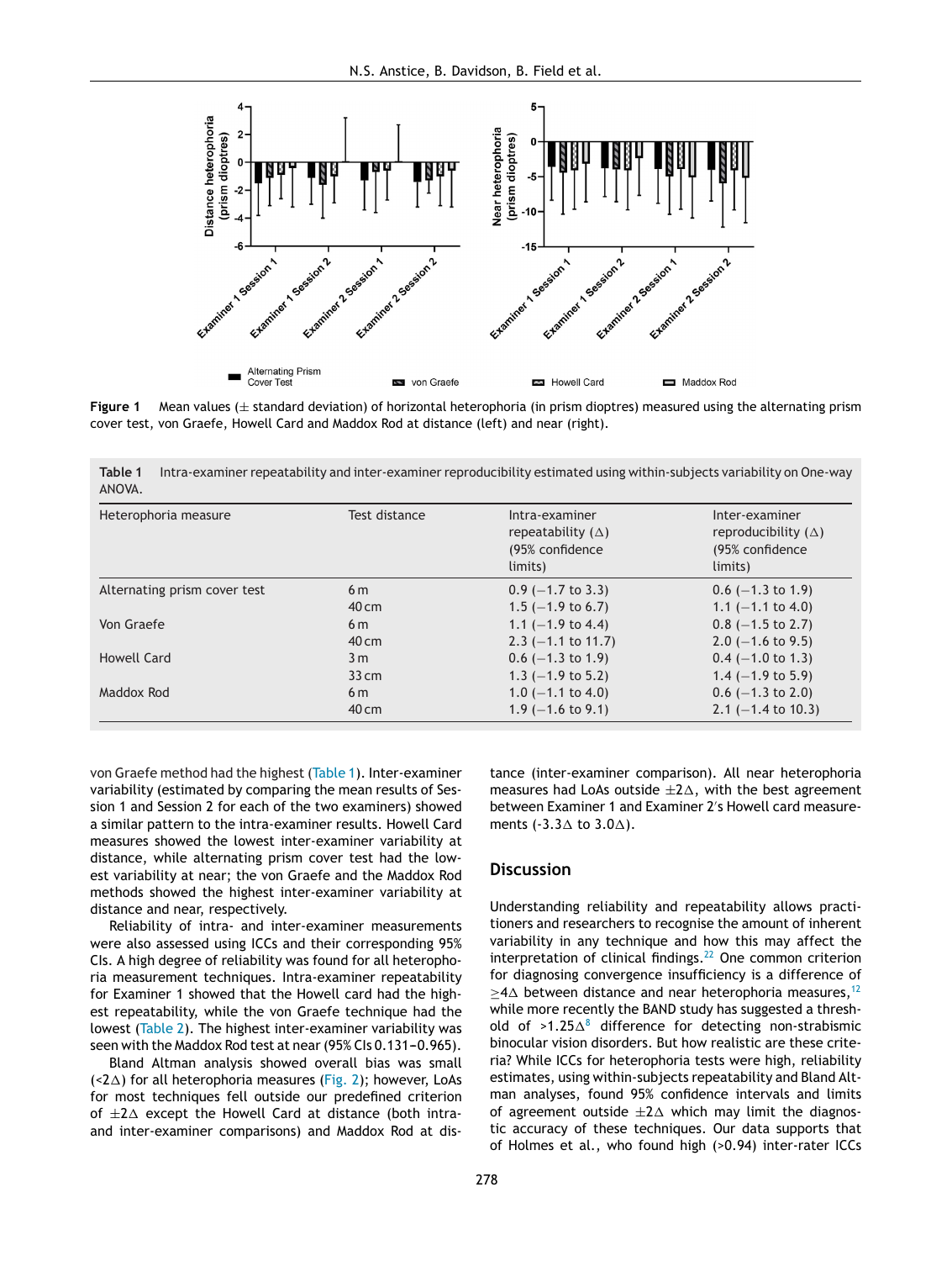| Heterophoria measure         | Test distance   | Intra-examiner<br>repeatability ICC<br>(95% confidence<br>limits) | Inter-examiner<br>repeatability ICC<br>(95% confidence<br>limits) |
|------------------------------|-----------------|-------------------------------------------------------------------|-------------------------------------------------------------------|
| Alternating prism cover test | 6 m             | $0.877(0.720 - 0.949)$                                            | $0.914(0.796 - 0.965)$                                            |
|                              | $40 \text{ cm}$ | $0.929(0.829 - 0.971)$                                            | $0.948(0.875 - 0.979)$                                            |
| Von Graefe                   | 6 m             | $0.777(0.519 - 0.906)$                                            | $0.850(0.655 - 0.937)$                                            |
|                              | $40 \text{ cm}$ | $0.783(0.529 - 0.908)$                                            | $0.860(0.661 - 0.944)$                                            |
| Howell Card                  | 3 m             | $0.804(0.570 - 0.918)$                                            | $0.903(0.775 - 0.960)$                                            |
|                              | 33cm            | $0.9612(0.906 - 0.984)$                                           | $0.984(0.960 - 0.994)$                                            |
| Maddox Rod                   | 6 <sub>m</sub>  | $0.907(0.780 - 0.962)$                                            | $0.952(0.884 - 0.981)$                                            |
|                              | $40 \text{ cm}$ | $0.899(0.764 - 0.959)$                                            | $0.867(0.131 - 0.965)$                                            |

<span id="page-4-0"></span>**Table 2** Intraclass Correlation Coefficients (ICCs) between Session 1 and Session 2 (Examiner 1) and between Examiner 1 and Examiner 2 (average of measures of two measures).



**Figure 2** Bland Altman plots showing mean difference between measures (red dashed lines), 95% limits of agreement (black dashed line) and 95% confidence intervals of limits of agreement (grey shaded zone). The comparisons are between Examiner 1 and Examiner 2 at distance (top left) and near (top right) for Session 1, and between Session 1 and Session 2 for Examiner 1 at distance (bottom left) and near (bottom right).

for both simultaneous and alternating prism cover test measures<sup>[23](#page-6-0)</sup> but wide 95% LoAs for both measures ( $\pm$ 6.3 $\Delta$  to  $\pm$ 10.2 $\Delta$ ). The authors concluded that a difference of at least  $10\Delta$  was needed to represent a real change. However, it is important to note that participants in the Holmes et al. study were 23 patients with sixth nerve palsy and three controls, whereas we recruited participants with normal binocular vision and results between the two should be compared with caution. Conversely, other studies have suggested much smaller differences can be reliably detected. Johns et al.<sup>[9](#page-6-0)</sup> found the alternating prism cover test to have intra- and inter-examiner repeatability of <0.5 $\Delta$ , while Rainey et al.<sup>[24](#page-6-0)</sup> suggested a precision limit of  $1.2$  –  $2.0\Delta$ . While our estimates for repeatability using one-way ANOVA within-subject vari-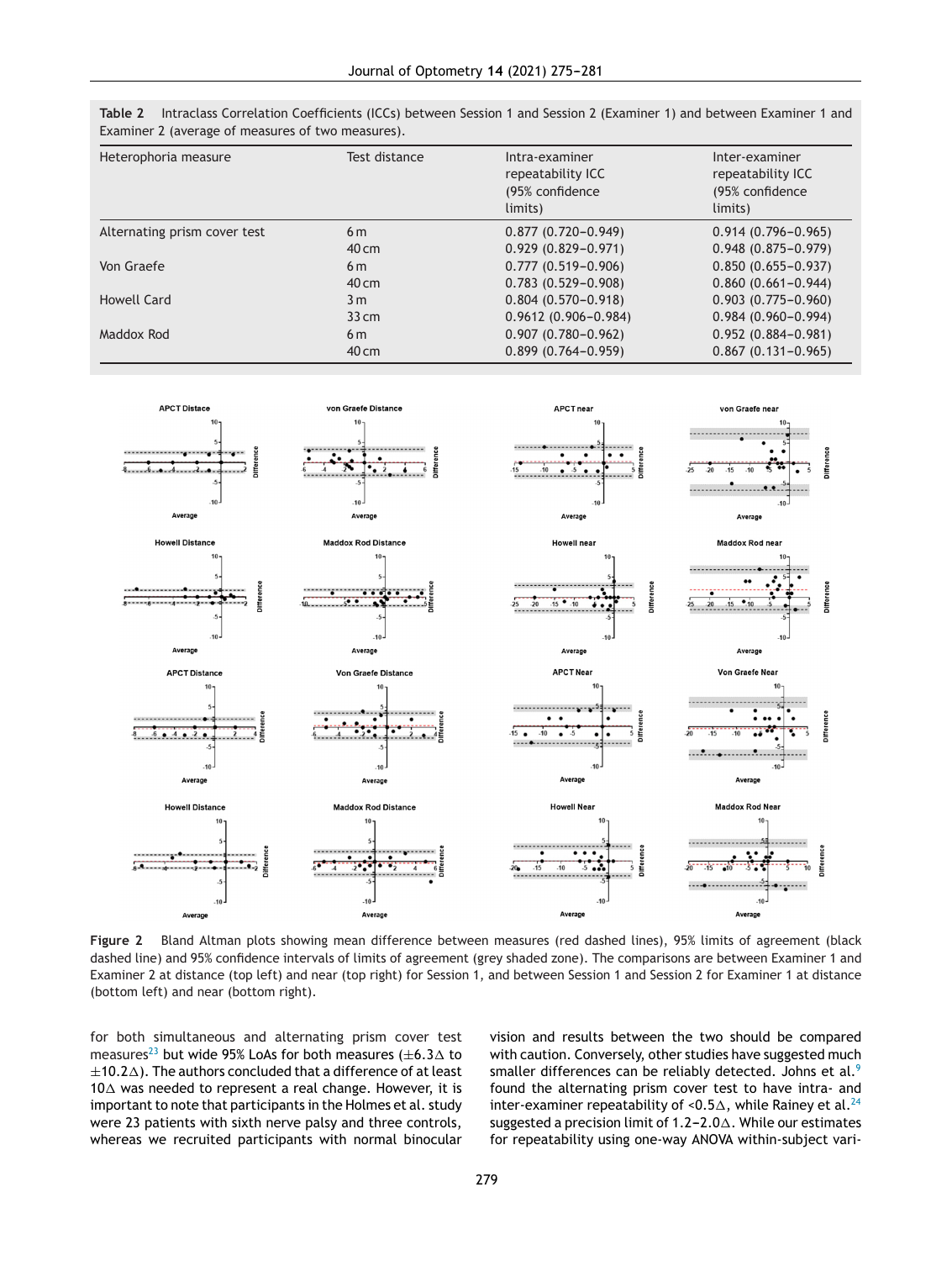ance results for all heterophoria tests were 0.5–2.5 $\vartriangle,$  the 95% repeatability limits were much higher.

Comparing the four techniques we investigated, the Howell Card produced the most repeatable heterophoria measures both between examiners and between visits. Other studies support this result with the Howell card providing more consistent results than von Graefe measures,[10,11,25](#page-6-0) but more variable measures than the Muscle Imbalance Measure<sup>[25](#page-6-0)</sup> and Thorington test,<sup>[11,26](#page-6-0)</sup> two heterophoria tests not included in our research. There are several potential reasons for the improved repeatability compared with the other tests used in this study. As the Howell card works on the same optical principles as the Thorington technique, it is perhaps unsurprising in our test battery that this procedure was also the most repeatable. Furthermore, the Howell card was the only heterophoria test where the participants were aware of their previous results and it is possible they remembered the numbers reported and had a bias towards reporting the same number in fur-ther assessments.<sup>[11](#page-6-0)</sup> Remembered answers would have been particularly true for measures completed on the same day, for example between Examiner 1 and Examiner 2 in each session, rather than between measures completed between Session 1 and Session 2. However, this is not supported by either the ICCs or the LoA on the Bland Altman plots as these are similar for both inter-examiner and intra-examiner variability.

One of the strengths of this study was the use of a strict testing protocol including scripted participant instructions employed by both examiners across each session to minimise the variability in administering the tests. The research was conducted in the same room for all sessions to ensure consistency in test conditions. Testing and examiner order were randomised for each participant to reduce learning and fatigue effects, while the same testing order was repeated between Session 1 and Session 2 to better compare repeatability over time. Nevertheless, several other factors can also affect the repeatability of heterophoria measures including testing distance (the Howell card was presented at 3 m and 33 cm), mode of dissociation, $^{27}$  $^{27}$  $^{27}$  and use of a trial frame versus phoropter. $28$  In this study, the use of a phoropter for the von Graefe and Maddox Rod methods may have contributed to the greater variability, particularly at near, seen with these techniques and our results support the conclusion of Casillas and Rosenfield $^{28}$  $^{28}$  $^{28}$  who recommend that heterophoria measures should be conducted in free space. Free space measurements may allow for a better peripheral field of view, and thus peripheral fusion lock, increasing fusional amplitude for participants with normal binocular vision. Likewise, a larger target size, such as the number targets on the Howell Card, may recruit more of the peripheral retina which may also improve fusional vergence.

Despite the use of strict testing protocols and written examiner instructions, near heterophoria measures were more variable than distance measures, suggesting clinicians need to appropriately control accommodation in clinical heterophoria measures to minimise variability. Participants were instructed to always keep the target clear during testing, except for the Maddox Rod which utilized a nonaccommodative target. Near testing with the Maddox Rod produced the most variability across all analyses, mostly likely associated with the absence of consistent accommodation control through visual feedback of blur. This result reinforces the importance of appropriate control of accommodation to reduce instability of the accommodative response and therefore the variability in near heterophoria measures.<sup>[26](#page-6-0)</sup>

#### **Study limitations**

The examiners in this study were final year optometry students who may be considered novice practitioners and thus may have more variable results that experienced clinicians. However, previous research suggests there are no clinically significant differences in the variability of heterophoria measures between expert and less experienced clinicians. $29,30$  While repeatability of heterophoria measures may be unaffected by practitioner experience, Hrynchak et al. $30$  reported novice clinicians found larger deviations, possibly because they performed tests more slowly allowing full dissociation before measuring the heterophoria magnitude.[29](#page-6-0) Likewise, participants in this study were final year optometry students and thus trained observers. Therefore, it is more likely that our results can be attributed to the variability of the techniques themselves rather than inexperienced participants altering their criteria but does mean our findings cannot be directly applied to the general population. In clinical settings, it is likely that the intraand inter-examiner variability is larger than seen in these study results as critical elements, such as maintaining target clarity, may be more difficult to control in untrained observers.

As this primary goal of this study was to investigate intraand inter-examiner reliability, the sample size was calculated based on estimates of ICCs from previous heterophoria studies, and using two measures from each participant. Sample size estimates would have differed had the method of agreement analysis been the primary outcome measure as this primarily investigates whether there is the same bias throughout the range of measurement values encountered in a patient population. Based on our results, the sample size required for Bland Altman analysis, using p = 0.05, power = 80% and a maximum allowable difference between methods of  $4\Delta$ , found 8–22 participants would be required for Bland Altman analysis, depending on the heterophoria technique examined.

#### **Conclusions**

In our study, the Howell Card produced the least interexaminer and intra-examiner variability although at near even this test did not meet our pre-set repeatability criteria of  $\pm 2\Delta$ . Therefore, the diagnosis of binocular vision disorders requiring the detection of small differences in heterophoria should be made with caution as this level of repeatability does not appear to be present with most clinical measurement techniques.

# **Conflicts of interest**

The authors have no conflicts of interest to declare.